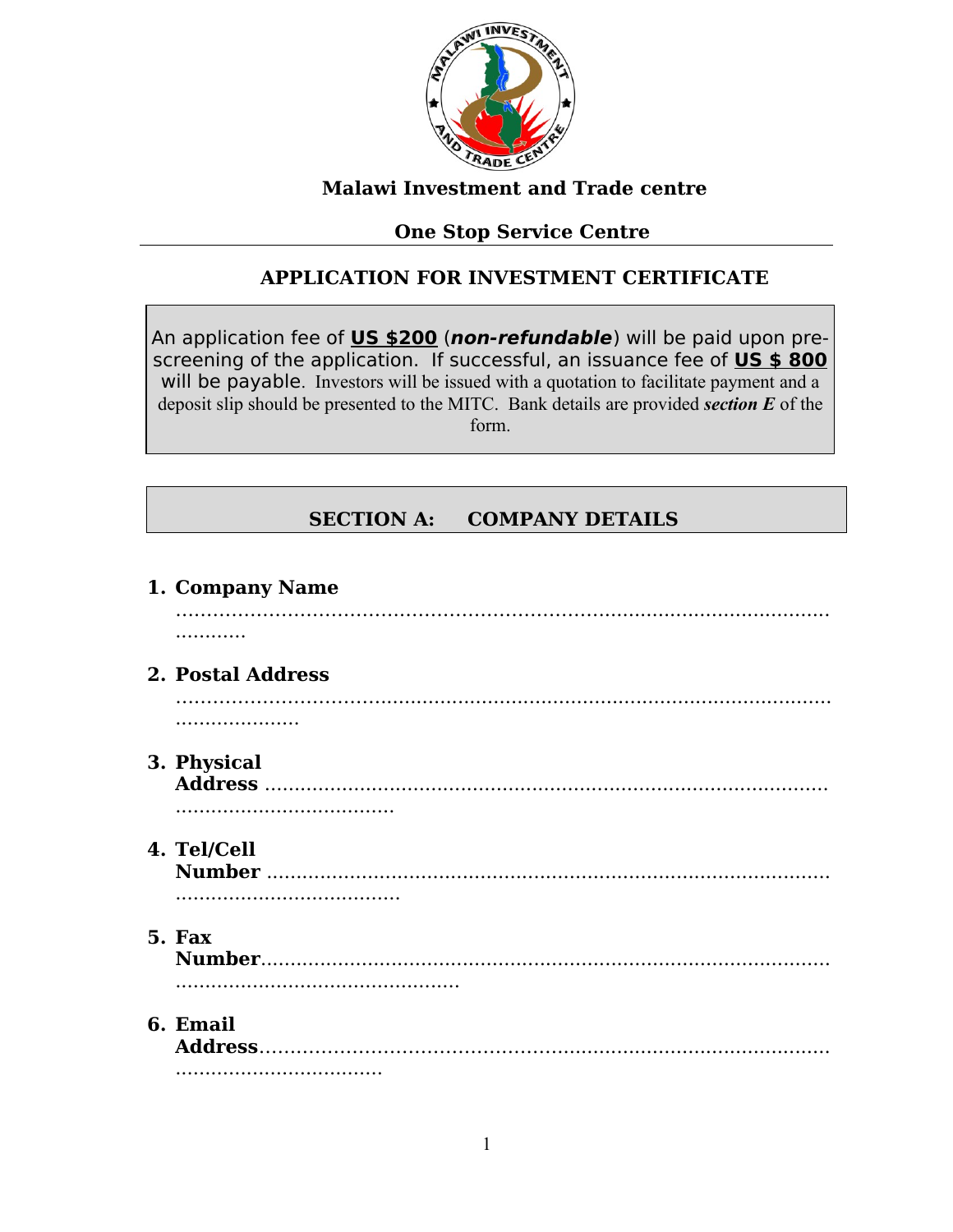### **7. Contact**

**Person**.................................................................................................. ........................................

#### **SECTION B: PARTICULARS OF THE PROJECT SHAREHOLDERS**

#### **1. Please List Shareholder Information in table below**.........................................................

| No. | <b>Shareholder Name</b> | <b>Nationality</b> | Percentage<br><b>Shareholding</b> |
|-----|-------------------------|--------------------|-----------------------------------|
|     |                         |                    |                                   |
|     |                         |                    |                                   |
|     |                         |                    |                                   |
|     |                         |                    |                                   |

**2. Please List Ownership Information in table below (for Business Oriented** 

 **Trust Companies)**.........................................................

| $\bf{No} \mid$ Ownership | <b>Nationality</b> | Percentage of<br><b>Donation</b> |
|--------------------------|--------------------|----------------------------------|
|                          |                    |                                  |
|                          |                    |                                  |

### **SECTION C: PARTICULARS OF THE PROJECT**

### **1. Type of Investment**- Tick in the appropriate box

| Ne<br>W          |                              | Expansio<br>n<br>n | Existing <sup>1</sup> |  |
|------------------|------------------------------|--------------------|-----------------------|--|
| $\frac{PP}{P^2}$ |                              | Merger             | Acquisitio<br>n       |  |
|                  | 2. Main Sector of Operations |                    |                       |  |
|                  | 3. Product (s) / Service(s). |                    |                       |  |

<span id="page-1-0"></span><sup>&</sup>lt;sup>1</sup> Existing entails a company that is already operational (i.e. already producing and/or providing a service).

<span id="page-1-1"></span><sup>2</sup> PPP entails Public Private Partnership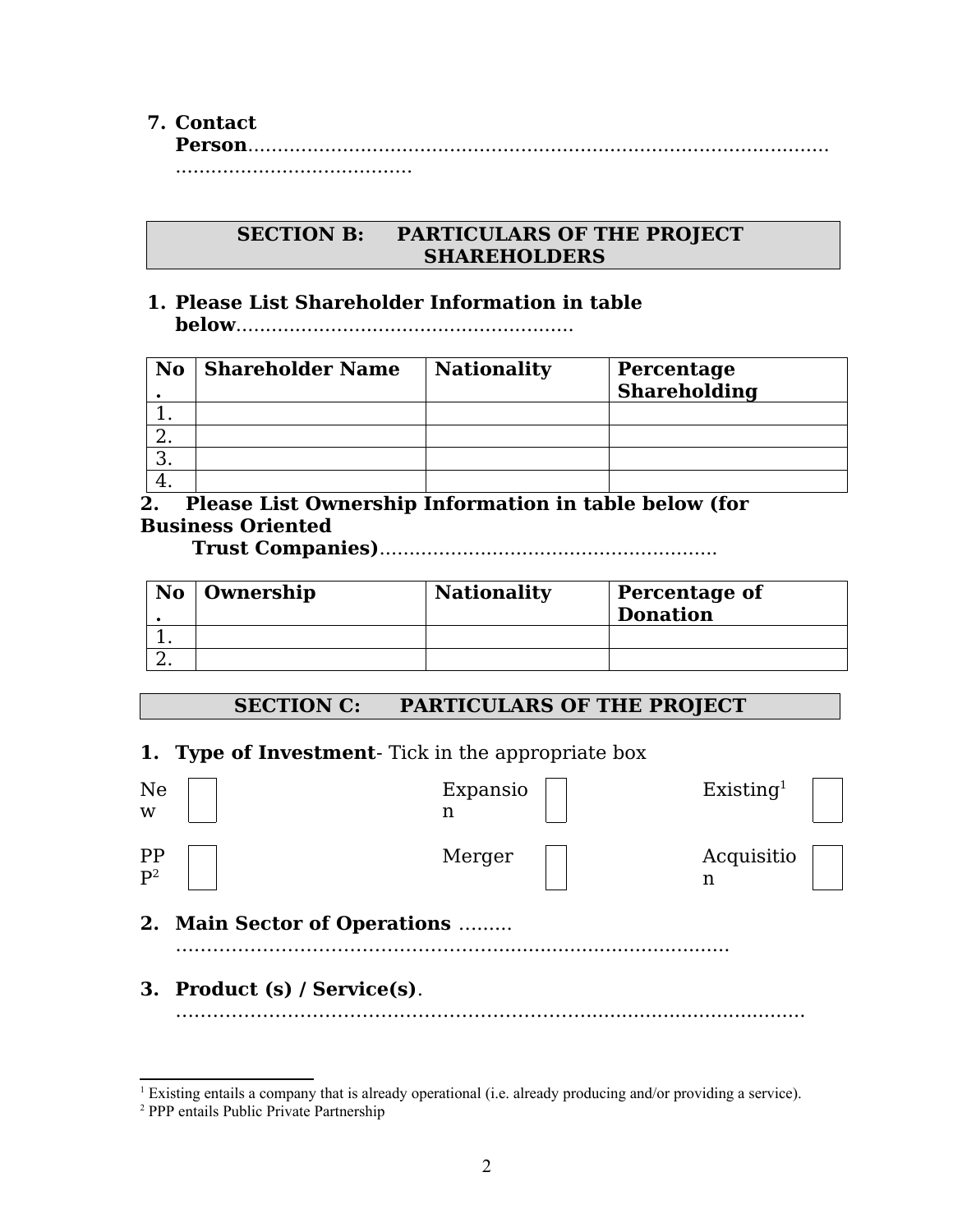# **4. Project**

**Location**:.............................................................................................. .......................................

**5.** General Investment Details (please complete the table that follows)...........................

| Pledged Investment (US \$) |  |
|----------------------------|--|
| Total Employment Level     |  |

#### **6. Specific Employment Details[3](#page-2-0)** (please complete the table that follows)......................

| <b>Malawian Employees</b>         | <b>Total Number</b> |
|-----------------------------------|---------------------|
| Management                        |                     |
| Skilled (Professional)            |                     |
| Skilled (Technical)               |                     |
| Unskilled                         |                     |
| <b>Total Malawian Employees</b>   |                     |
|                                   |                     |
| <b>Expatriate Employees</b>       | <b>Total Number</b> |
| Management                        |                     |
| Skilled (Professional)            |                     |
| Skilled (Technical)               |                     |
| <b>Total Expatriate Employees</b> |                     |

#### **7. Project Investment Costs in US\$ - Estimated**

| projects indicate additional<br>(for expansion | <b>Amount (US\$)</b> |
|------------------------------------------------|----------------------|
| <i>investments only)</i>                       |                      |
| Land and Land Development                      |                      |
| Plant and Machinery                            |                      |
| Motor Vehicles                                 |                      |
| <b>Furniture and Fittings</b>                  |                      |
| <b>Working Capital</b>                         |                      |
| Others (Specify)                               |                      |

<span id="page-2-0"></span><sup>&</sup>lt;sup>3</sup> Management Employees entail those in supervisory and decision making positions;

**Skilled Employees** entail those with formal training in their area of work and capable of exercising considerable independent judgement and discharging duties with responsibility. They possess a thorough and comprehensive knowledge of their trade. Examples of **Skilled Professional** labor include accountants, Human Resource and Administration, physicians, attorneys, engineers, scientists, architects, professors. Examples of **Skilled Technical** labour include plumbers, electricians, secretaries, drivers, builders

**Unskilled Employees** entail those who carry out operations that involve the performance of simple duties, which require little or no independent judgement or previous experience although familiarity with the occupational environment is necessary. Their work may thus require in addition to physical exertion, familiarity with variety of articles or goods. The work requires no specific education or experience and takes no more than 30 days to learn.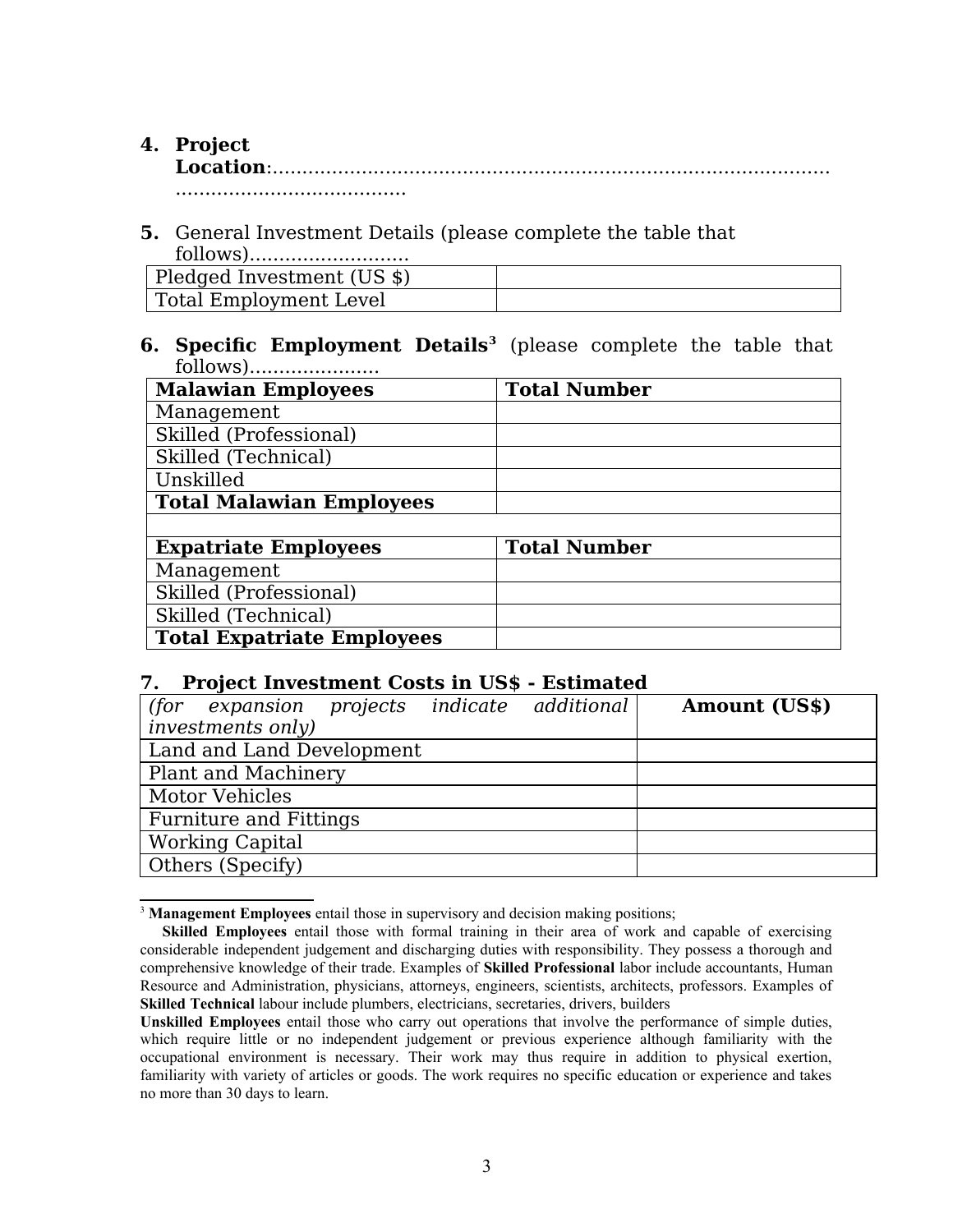| $\sim$ $\sim$ $\sim$<br>Total |  |
|-------------------------------|--|
|                               |  |

# **8. Project** Financing Plan

|                  | Amount<br>(US\$)<br>Foreign | <b>Amount (US\$)</b><br><b>Local</b> | Total (US\$) |
|------------------|-----------------------------|--------------------------------------|--------------|
| Equity           |                             |                                      |              |
| Loan             |                             |                                      |              |
| Profit/Retained  |                             |                                      |              |
| Earnings         |                             |                                      |              |
| Others (Specify) |                             |                                      |              |
| Total (US\$)     |                             |                                      |              |

# **9. Project Implementation Schedule**

| <b>Implementation Stages (in weeks)</b>                    | <b>Estimated</b><br><b>Period</b> |
|------------------------------------------------------------|-----------------------------------|
| Land or Site acquired                                      |                                   |
| Land/Site Preparation Completed                            |                                   |
| Recruitment of labour initiated                            |                                   |
| Building Construction / Rehabilitation/Maintenance of Site |                                   |
| <b>Started</b>                                             |                                   |
| Building Construction / Rehabilitation/Maintenance of Site |                                   |
| Completed                                                  |                                   |
| Machinery / Operational Equipment Installation Started     |                                   |
| Machinery / Operational Equipment Installation             |                                   |
| Completed                                                  |                                   |
| Trial Production Started (not applicable to services)      |                                   |
| Commercial Production/Operations started or service        |                                   |
| commenced                                                  |                                   |

#### **10. Project Requirements** (Please tick (√) in the boxes where appropriate)

| .<br><b>Business Residence permit</b> |  |
|---------------------------------------|--|
| Employment permit                     |  |
| Tax Incentives                        |  |
| Industrial plots (Land)               |  |
| Utilities (power, telephone, water)   |  |
| Communications License                |  |
| <b>Financial Services License</b>     |  |
| Mining License                        |  |
| <b>Tourism License</b>                |  |
| <b>Energy License</b>                 |  |
| <b>Forestry License</b>               |  |
| Others                                |  |
| (Specify)                             |  |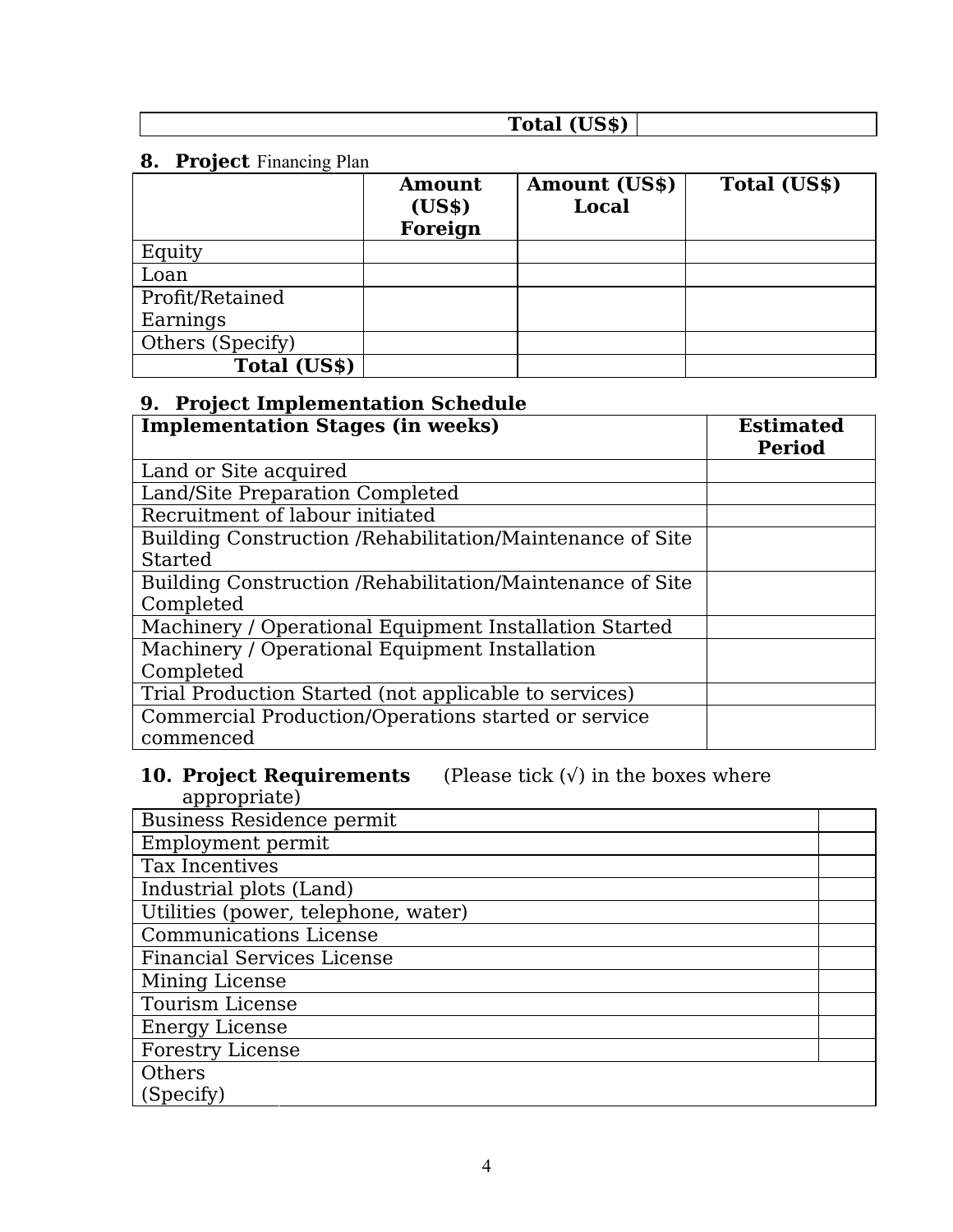### **SECTION D: SUBMISSION**

- **1. Project Application Enclosures** (please indicate the application enclosures)....................
- Business Plan
- Certificate of Incorporation in Malawi
- Memorandum and Articles of Association
- Scanned/Photocopied Passport Personal Information pages of Shareholders
- Project Brief (3-5 Paged Summary of Project Which will be sent to the Environmental Affairs Department to determine whether project requires Environmental Impact Assessment Study)

#### *2.* **Applicant/Entity Disclosure**

Have you or any of the directors or the entity been convicted of any crime Yes $\square$  No  $\square$ 

If yes briefly explain ………………………………………………………………………….. ………………………………………………………………………………………………… ………………………………………………………………………………………………… ………………………………………………………………………………………………… ………………………………………………………………………………………………… (Failure to disclose may lead to revocation of *certificate)*

# **3. Declaration**

I/we hereby declare that the particulars given in this application are true to the best of my/our knowledge and all financial estimates have been made in good faith. Any false information may render this application ineligible for investment approvals/investment incentives

Dated this ……………day of …………………..20………………….

Signature……………………………………………………………….

Name…………………………………………………………………

**(BLOCK LETTERS**)

Designation:

### **2. To be submitted to:**

The Chief Executive Officer, Malawi Investment and Trade Centre, Private Bag 302, Lilongwe 3, Malawi.